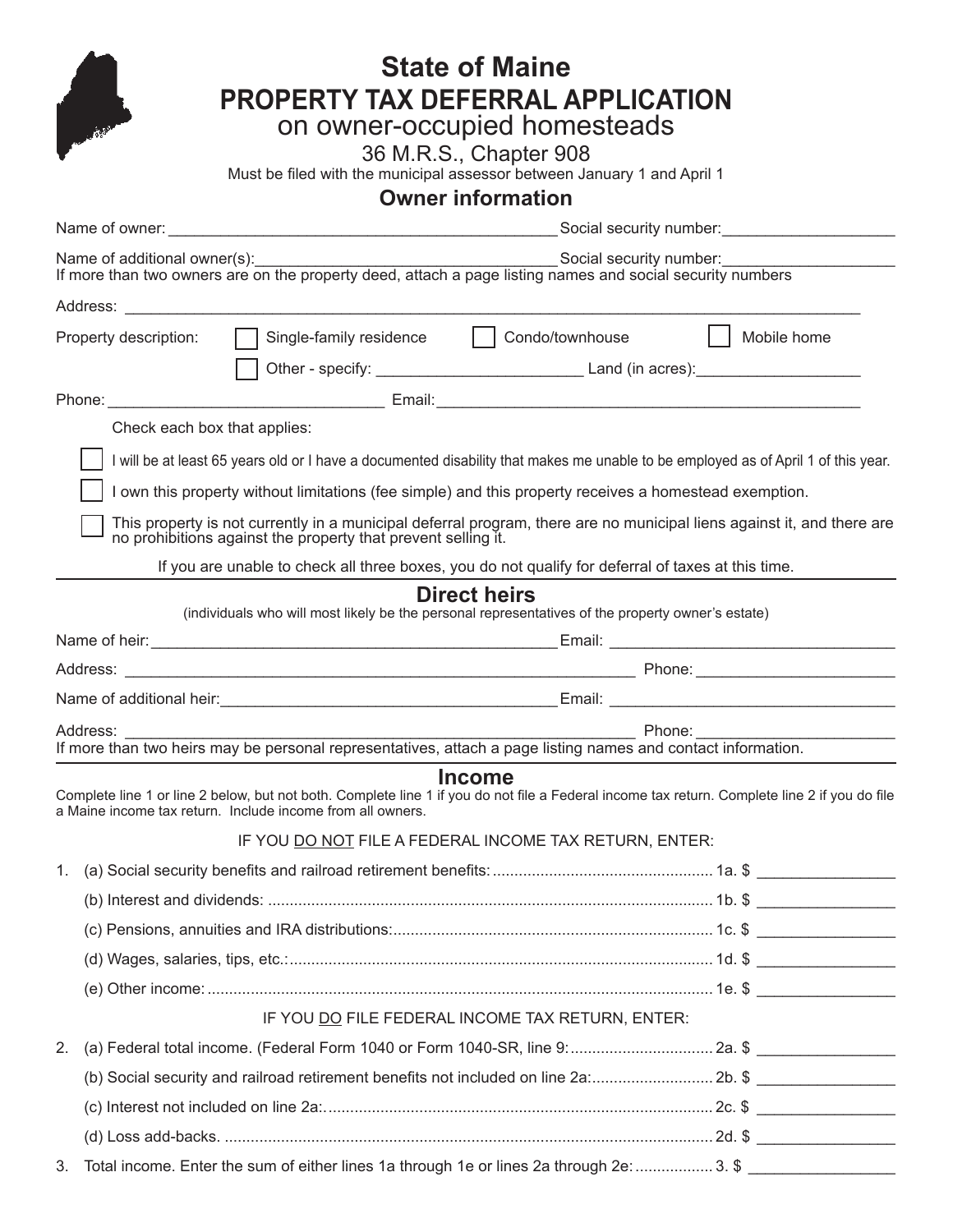# **Liquid Assets**

Enter amounts for all owners of the property.

| (f) Lump sum payments and inheritances not included on any of lines 4-8:  4f. \$ |  |
|----------------------------------------------------------------------------------|--|

**DECLARATION(S) UNDER THE PENALTIES OF PERJURY.** I declare that I have examined this return/report/document and (if applicable) accompanying schedules and statements and to the best of my knowledge and belief they are true, correct, and complete. Declaration of preparer (other than taxpayer) is based on all information of which preparer has any knowledge.

| Property owner signature:            | Date |
|--------------------------------------|------|
| Additional property owner signature: | Date |
|                                      |      |

If more than two owners are on the property deed, attach a page with signatures and dates of other owners.

|  | For office use only |  |
|--|---------------------|--|
|  |                     |  |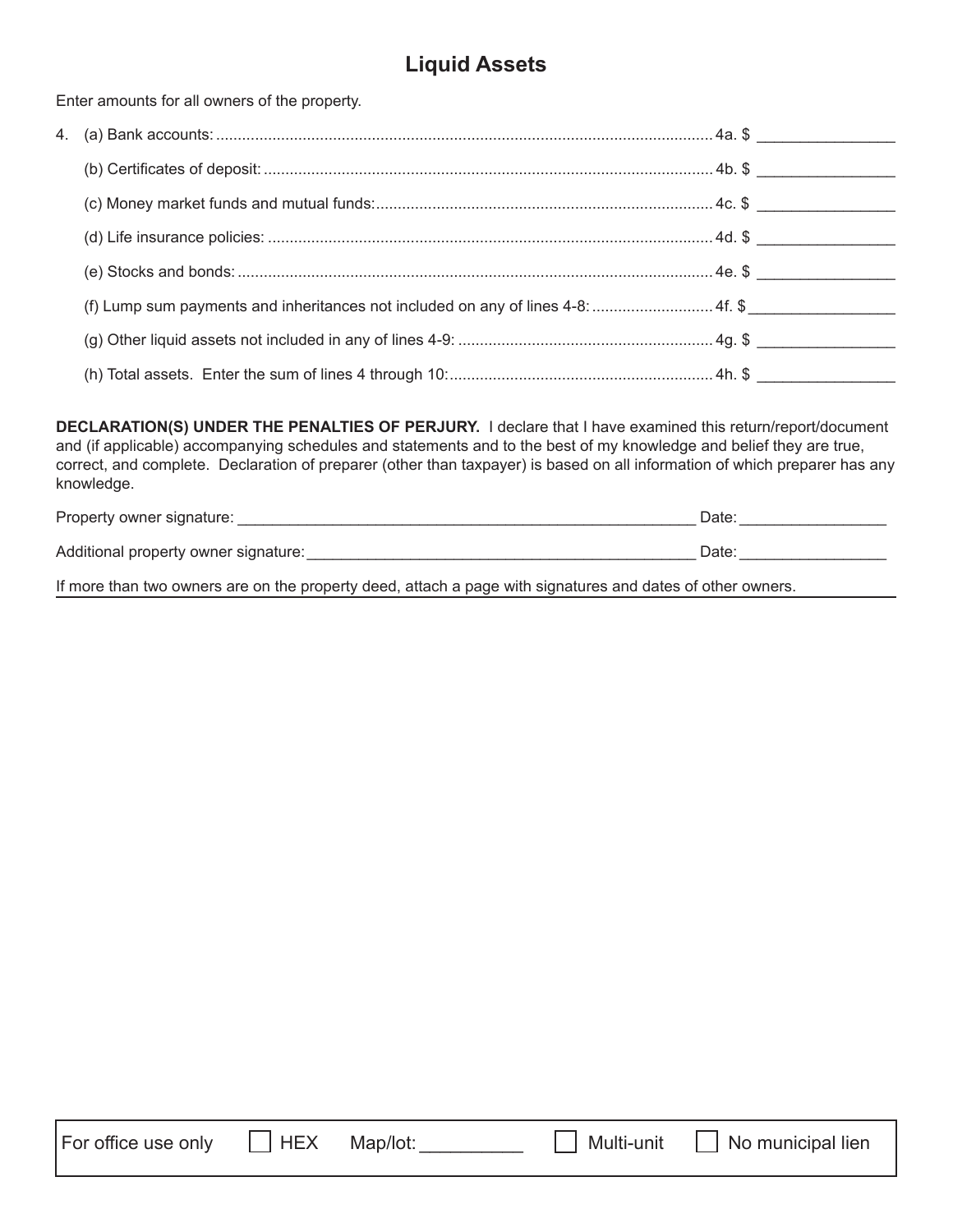# **INSTRUCTIONS**

An owner of a home that receives a homestead exemption may apply for deferral of taxes on that home if the owner has income of less than \$40,000 and liquid assets of less than \$50,000 (less than \$75,000 if more than one owner and both are applying) and the owner is either 65 and older or is unable to be employed by reason of a disability.

# **Owner information**

Enter the name and social security number of every person included on the deed to your home. If there are more than two owners, attach a separate page with all owner names and social security numbers.

**Address.** Enter the physical address of your home. P.O. Box addresses are not acceptable.

**Property description.** Check the box that most accurately describes your home and enter the number of acres of land you own as part of this home. If you check the "Other" box, enter a short description of the type of property, for example enter "apartment" if you own an apartment building and live in one of the units. If you check the "Condo/townhouse" box and you own a portion of the land, enter the number of acres the building sits on. If you do not own the land your home is on, such as a mobile home on a rented lot, enter "0."

**Phone.** Enter the best number where you may reach you during the day.

**Email.** Enter your email address. If you don't have an email address, leave this line blank.

#### **Check each box that applies:**

**I will be at least 65 years old or I have a documented disability that makes me unable to be employed on April 1 of this year.** If any owner of the property included in the Owner Information section is 65 years old or older or has a documented disability that makes them unable to be employed, check the first box. You must attach proof. Proof of age, if 65 or older, includes a copy of your driver's license, birth certificate, or other official document that shows your name and birth date. Proof of disability includes a copy of a statement from a federal or state agency. "Disability" means a permanent and total impairment or condition that prevents an individual from being employed as determined by an agency of this State or of the Federal Government.

**I own this property without limitations (fee simple) and this property receives a homestead exemption.** If you own your home without limitations such as needing permission from a third party to sell the home **and** if your home receives a property tax homestead exemption, check this box. Your most recent property tax bill will show a deduction of value for this exemption if you receive it. You don't need to attach proof; your local assessor will know if you receive

a homestead exemption. If your assessor has a question about ownership of your home, they may ask to see your deed.

**This property is not currently in a municipal deferral program, there are no municipal liens against it, and there are no prohibitions against the property that prevent selling it.** If your municipality has not deferred some or all of your property taxes, if there is no municipal lien against your home, and your deed contains no restrictions on your ownership, check this box. You don't need to attach proof; your local assessor may request to look at your deed if they have any question about your ownership.

## **Direct heirs**

This section is for information about who you have designated or who you will designate as the personal representative of your estate. If you don't know who will be personal representative, enter the information for your closest relative, such as your spouse or your child. If you have more than two heirs, attach a separate page with all heir names, addresses, phone numbers, and emails.

## **Income**

## **If you do not fi le federal Form 1040 or Form 1040-SR:**

**Line 1a. Social security and railroad retirement benefi ts.** Enter all payments received under the federal Social Security Act, including regular social security benefits, social security disability benefits and supplemental security income. Include the gross amount before Medicare is subtracted. This amount can generally be found on federal Form SSA-1099. (See also federal Form 1040, line 6a or Form 1040-SR, line 6a). Also enter on this line the amount of railroad retirement benefits received. This amount can generally be found on federal Form RRB-1099 or RRB-1099-R.

**Line 1b. Interest and dividends.** Enter all interest and ordinary dividends you received. These amounts can generally be found on the federal Form 1099 issued by the payer.

**Line 1c. Pensions, annuities and IRA distributions.**  Enter the amount of all pensions, annuities and IRA distributions you received that would be included in federal total income if you filed a federal income tax return. These amounts can generally be found on the federal Form 1099 issued by the payer.